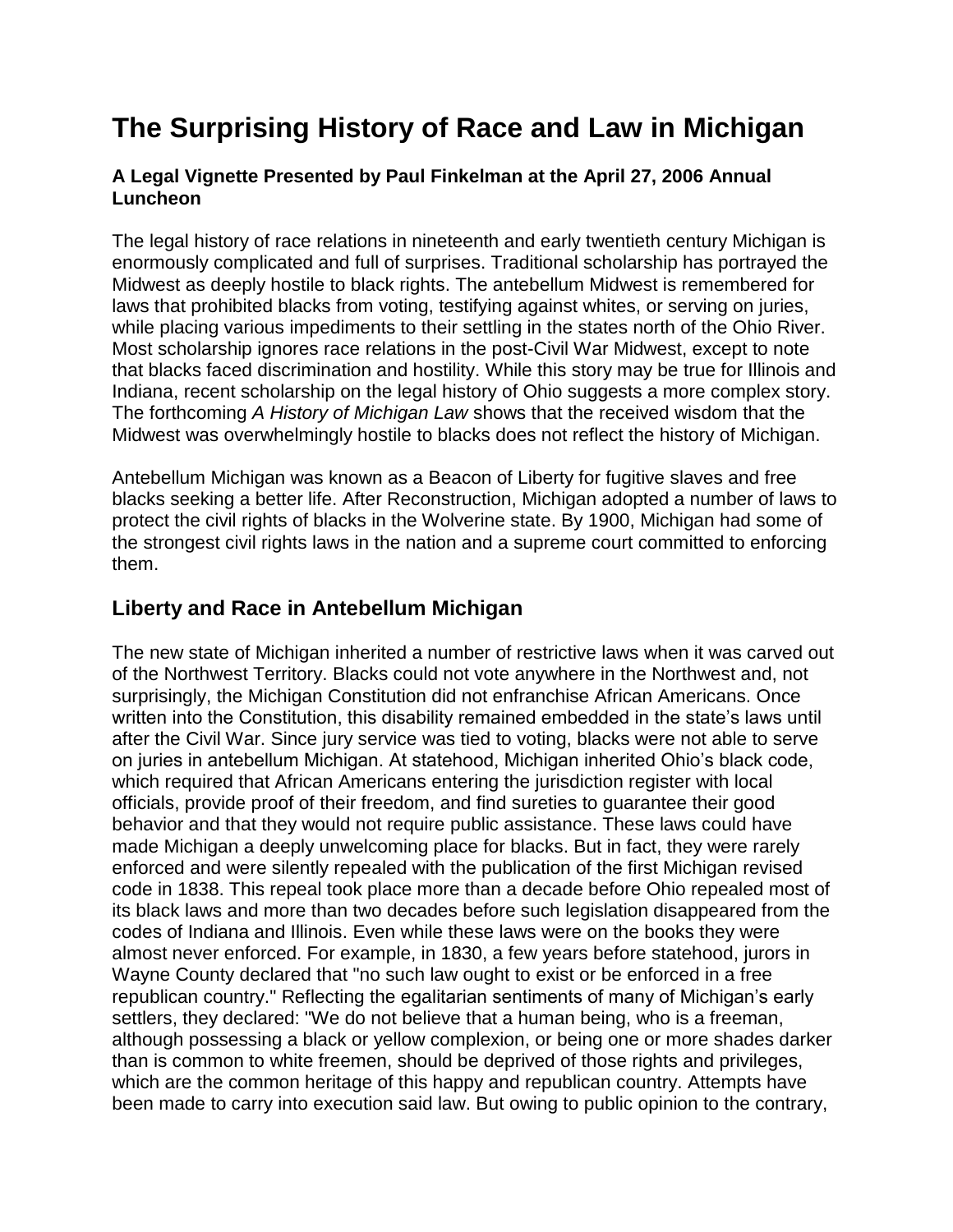on account of its unconstitutionality, it cannot be effected." In fact, there is only one recorded attempt to enforce the black laws in Michigan.

With the black laws unenforced and then repealed, the state's African- American population grew rapidly, doubling and tripling every decade, growing from 300 in 1830 to 2,500 by 1850 and to just under 7,000 by the eve of the Civil War. > These figures only reflect the recorded population, which did not include the hundreds, perhaps thousands, of fugitive slaves living in the state.

Although most fugitive slaves would have avoided the census takers, they had little to fear while living in Michigan. Michigan's early settlers – who mostly came from upstate New York and New England – were overwhelmingly anti-slavery and most would never willingly help return a fugitive slave. The few attempts to capture fugitive slaves were notoriously unsuccessful, in part because of massive popular resistance to these deeply unpopular fugitive slave laws. For example, in 1833 a mob severely beat Sheriff John M. Wilson of Wayne County when he unsuccessfully tried to prevent a crowd of black rescuers from removing a fugitive slave from his custody. Similarly, in 1847 a mob in Marshall, Michigan rescued a fugitive slave in the famous Crosswhite case, and Zachariah Chandler, who would later serve in the U.S. Senate, paid the fines imposed by a federal court on the rescuers. In 1855 the Michigan legislature prohibited state officials from participating in return of fugitive slaves. In 1859 the radical abolitionist John Brown openly transported a dozen fugitive slaves across the state.

In addition to protecting black freedom, the Michigan legislature offered greater protection for black rights than they had in other Midwestern states. Unlike Indiana, Illinois, and Ohio before 1849, blacks could always testify against whites in Michigan. This right was extremely important because it allowed blacks to defend both their physical safety and their economic interests in the courts. In the right to testify, Michigan resembled New England and New York more than the Midwest. After 1855, blacks were also allowed to vote in school board elections on the same basis as whites. Black education in Michigan approached levels found in New England. In 1860, 46 percent of all blacks between age six and twenty were in school. This exceeds the average for the entire North of only 35 percent. More impressive, the percentage of blacks in school in Michigan was greater than the percent of whites attending school in every one of the eleven states that would soon form the Confederacy. At no time did Michigan law require segregation, and in much of the state blacks attended schools with whites.

## *Civil Rights in the Civil War Era*

The federal law prohibited blacks from serving in state militias, but Michigan did not prevent blacks from organizing their own private militia companies. This was a common practice among whites throughout the nation. Thus, in 1860 black men in Detroit organized the Liberty Guards and began to drill. Members of the Guards were among the 200 blacks who volunteers to serve in the Massachusetts  $54<sup>th</sup>$  Regiment – the "Glory Brigade." About 1,000 African- American men from Michigan would later serve in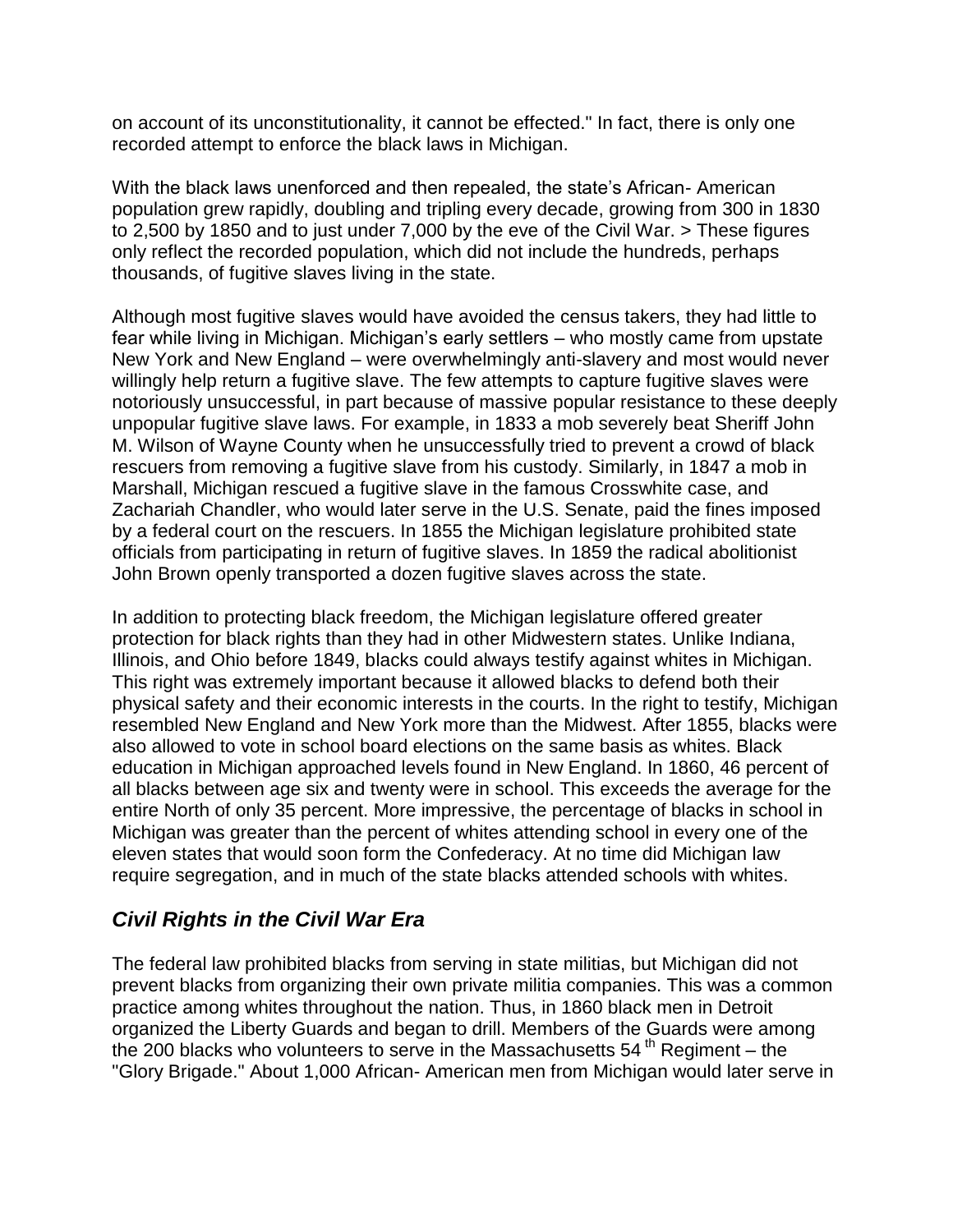the First Michigan Colored Infantry, which would be re-named the 102<sup>nd</sup> US Colored Troops.

After the War, Michigan turned its attention to ending race discrimination in the state. In 1867, the legislature prohibited segregation in public schools. > Detroit resisted this law, arguing that it did not apply to schools in the city. Officials in Detroit argued that blacks and whites could not peaceably attend school together and that whites did not want to attend the same schools as blacks. The school board's lawyer argued that "there exists among a large majority of the white population of Detroit a strong prejudice or animosity against colored people, which is largely translated to the children in the schools, and that this feeling would engender quarrels and contention if colored children were admitted to the white schools." This sort of argument presaged the claims of southern leaders in the 1950s and 1960s, such as the public officials in Arkansas who tried to close the Little Rock public schools rather than integrate them. In the wake of the Civil War, where more than 200,000 African Americans, including members of the First Michigan Colored Regiment, fought for the Union Cause, such blatant appeals to racism must have shocked the Republican-dominated Michigan Supreme Court.

In *Workman v. Board of Education* (1869), the Michigan Supreme Court emphatically rejected the racism of the Detroit school board. Chief Justice Thomas Cooley seemed incredulous that the Detroit school board would even make such arguments, asserting that "It cannot be seriously urged that with this provision in force, the school board of any district which is subject to it may make regulations which would exclude any resident of the district from any of its schools, because of race or color, or religious belief, or personal peculiarities. It is too plain for argument that an equal right to all the schools, irrespective of all such distinctions, was meant to be established." In a concurring opinion Justice Campbell declared that no argument was "less likely to be sanctioned, than one which should operate against those who, from poverty, were most in need of public aid, and in whose training and elevation the community are interested as future voters and citizens."

Neither the legislature nor the Courts had the power to enfranchise blacks for general elections – that required a constitutional amendment. However, the Michigan Court was able to expand the franchise for some African Americans. *People v. Dean* (1866) involved the prosecution of a person of mixed race who had voted in Wayne County. The Court reversed Dean's conviction on the grounds that he was of mixed > ancestry and was mostly white. Chief Justice George Martin, in a separate opinion, argued that a "preponderance" of white blood made someone white, and the rule should simply be if someone was more than half white the person was white. This was more expansive a position than the rest of the court was prepared to take. In explaining his position, Martin denounced the "racial science" of the prosecution, which offered the testimony of a medical doctor who claimed the shape of Dean's nose proved he was not white. Martin was disgusted with the timidity of his fellow justices, who were unwilling to take a more egalitarian stand on race. He mocked the majority opinion, declaring that under "the rule my brethren have established" the constitution should be "amended with all speed, so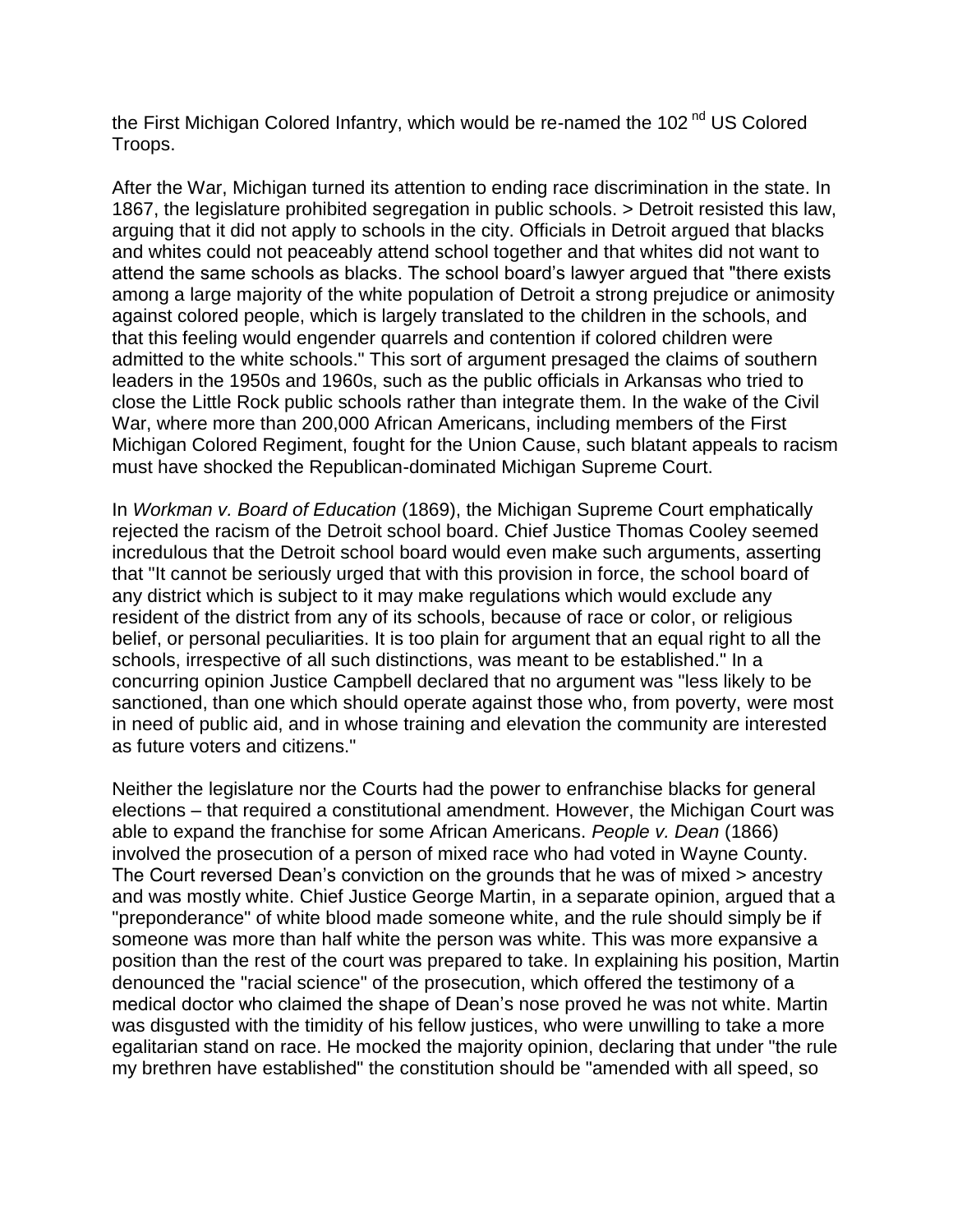as to authorize the election or appointment of nose pullers or nose inspectors, to attend the election polls in every township and ward of the state, to prevent illegal voting."

In 1867 the state constitutional convention overwhelmingly endorsed a provision for black suffrage as part of a proposed new constitution. The voters rejected this constitution, but not, as earlier scholars have argued, because of the black suffrage provision. As Martin J. Hershock persuasively argued in his 2003 book, *The Paradox of Progress: Economic Change, Individual Enterprise and Political Culture in Michigan, 1837-1878*, the voters defeated the Constitution because of provisions involving railroad financing, salaries for government officials, and liquor prohibition. William Howard, the chairman of the state Republican Party, which dominated the Convention and the State, enthusiastically supported the new constitution. Howard asserted that the Republican Party would not support any candidate "who turns his back on this fundamental issue" of black suffrage.

Howard's position suggests that the whole analysis of this vote should be turned inside out. Rather than dragging the Constitution down to defeat, the Republicans in the Convention used black suffrage, which was popular among the rank-and-file, to garner support for the less popular aid to railroads and salary provisions for state officeholders. In other words, it may not be that suffrage undermined the Constitution, but rather, while strong, support for black suffrage was not strong enough to overcome deeper opposition to other parts of the constitution.

This analysis is supported by the actions of the Republicans at the convention. If the Republican leaders had thought black suffrage would have hurt ratification of the Constitution they might have put the suffrage clause on the ballot as a separate item, allowing the electorate to ratify the new constitution without having to accept black equality. They in fact did this with the controversial prohibition clause. But, at the Convention the Republican majority, by a vote of 50 to 16, decisively voted down a proposal to have black suffrage submitted to the electorate as a separate provision. Republicans in Michigan were so committed to black suffrage and black civil rights that they were certain it was an issue that could carry the constitution despite other provisions – such as those involving railroads – that were not strongly supported within the party. Despite the defeat of the 1867 constitution, this analysis is supported by the statutes, constitutional changes, and court cases dealing with race in the period from 1867 to 1885.

In 1869 the Republicans sent a series of amendments to the people, to be voted on separately. No longer content with black suffrage, the Party now proposed to eliminate *all* racial distinctions from Michigan's Constitution and Michigan law. Despite opposition from Democrats, 52 percent of the voters in the election supported this expansion of civil rights, even as they defeated other proposed amendments. By this time Michigan had ratified the three Civil War amendments to the U.S. Constitution, thus helping to fundamentally reorder the nation's treatment of minorities.

#### *Michigan Responds to the Jim Crow Era*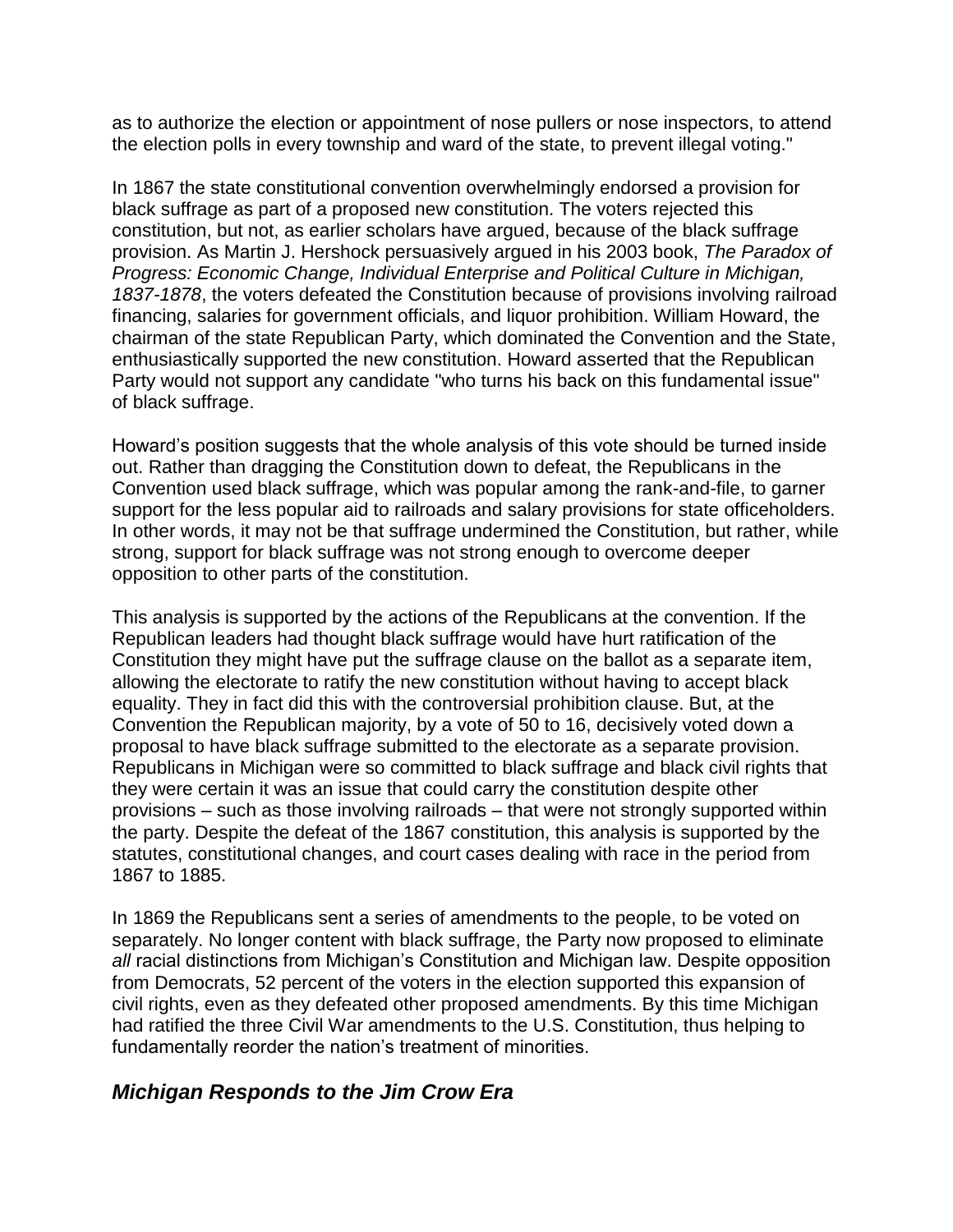By the end of Reconstruction, Michigan had integrated its schools and eliminated racial terminology in its constitution. Blacks were free to attend school with whites; black men could vote, serve in the militia, and be called for jury duty on the same basis as white men. One part of the state code still reflected antebellum notions of race. Like many other states, Michigan still banned interracial marriage. In 1883, Michigan repealed its ban on such marriages and retroactively legitimized all interracial marriages that had already taken place in the state. What had once been the most volatile issue regarding race and law had suddenly and without much fanfare disappeared in Michigan.

The context of this law illustrates the direction of civil rights in Michigan and stands in marked contrast to the direction the American South and the U.S. Supreme Court were taking. The same year that Michigan allowed interracial marriage the U.S. Supreme Court upheld the prosecution of an Alabama interracial couple in *Pace v. Alabama*  (1883). Thus, at the very time that the southern states were vigorously prohibiting interracial marriage and sex, and the Supreme Court was supporting this development, Michigan headed in a quite different direction.

With the adoption of the 1883 law, Michigan had eliminated all forms of state sanctioned racial discrimination. Whites, blacks, and Indians were now formally equal in the state. > Private discrimination remained legal, however, at least under state law. The federal Civil Rights Act of 1875 had prohibited a great deal of private discrimination, and thus legislators in Michigan may not have felt any need to legislate in this area.

In 1883 the U.S. Supreme Court struck down the federal Civil Rights Act of 1875, which had mandated equality in public accommodations and places of public entertainment like theaters and restaurants. Arguing that the Fourteenth Amendment only limited state action, the Court held Congress had no power to regulate private discrimination. Two years later, Michigan responded by passing a state civil rights act, which prohibited discrimination by most private business. No longer could restaurants, hotels, or theaters legally deny service to blacks in Michigan.

In May 1885, the legislature passed "An Act to protect all citizens in their civil rights." The law was introduced by Representative Robinson J. Dickson, a Republican from Cass County, which had the second largest black population of any county in the state, and the largest percentage of blacks in the state. In commenting on the bill, the *Detroit Evening News* noted that blacks throughout the state complained they could not get service at restaurants or obtain lodging at hotels. Interviews with hotel managers confirmed this, as the paper noted that most innkeepers were "more or less opposed to giving colored men, save in exceptional cases, the accommodations" which they offered to the white "traveling public." With sweeping simplicity, and enormous economy of language, the legislature, in three short sections, sought to end private discrimination in the state.

The law declared that all persons "within the jurisdiction" of Michigan were "entitled to the full and equal accommodations, advantages, facilities, and privileges of inns, restaurants, eating-houses, barber shops, public conveyances on land and water,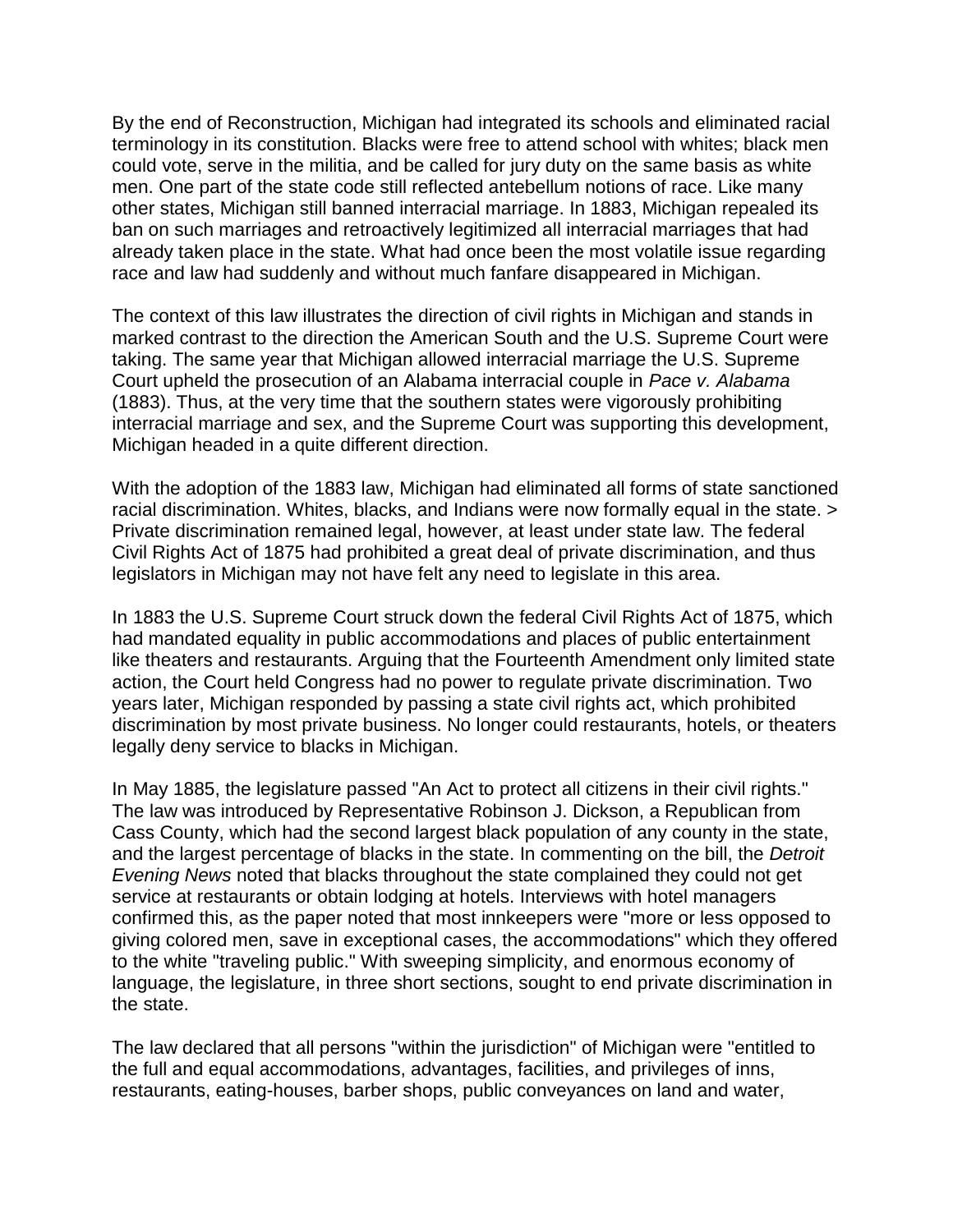theaters, and all other places of public accommodation and amusement." Violators were subject to fines of one hundred dollars and up to thirty days in jail. There were similar fines and punishments for "any officer or other person charged with any duty in the selection or summoning of jurors" who excluded potential grand jurors or petit jurors on the basis of race. With the passage of the law Michigan seemed to have created a society where race did not matter, at least in the public sphere.

The Michigan Civil Rights Act of 1885, while a huge step forward in race relations, did not guarantee equality. In those parts of Michigan where the Republican Party was in power, enforcement might be easy. The party was still committed to racial equality, and though few in number, Michigan's black voters were overwhelmingly loyal to the party of Lincoln, which was also the party of such stalwart supporters of black rights as Senators Jacob Howard and Zachariah Chandler. But, in those parts of the state where Republicans were not in power, enforcement of the Civil Rights Act would be uncertain or non-existent. Most importantly, the large and growing population of blacks in Detroit could not expect vigorous enforcement of the new law from the Democrats who controlled Wayne County and who were generally hostile to black rights.

Enforcement of the law was mixed. In Detroit, which had the largest number of blacks in the state, Democratic prosecutors refused to intervene on behalf of blacks. Local judges were equally unsympathetic to civil rights. Thus, private citizens had to bring suit under the law. But, such cases were expensive and unpredictable. When the owner of Gies's European Restaurant refused to serve a black businessman in his main dining room, William W. Ferguson sued. The trial judge charged the jury that discrimination was illegal, but that no one had a right to a particular seat in any particular part of a restaurant, and that serving blacks in the saloon part of the restaurant, but not in the dining room, passed muster under the law. The trial judge thus endorsed the legitimacy of separate but unequal treatment of blacks.

In *Ferguson v. Gies* (1890) the Michigan Supreme Court reversed this holding. Justice Allen B. Morse emphatically rejected the racist argument of the trial judge. Morse declared that:

*in Michigan there must be and is an absolute, unconditional equality of white and colored men before the law. The white man can have no rights or privileges under the law that is denied to the black man. Socially people may do as they please within the law, and whites may associate together, as may blacks, and exclude whom they please from their dwellings and private grounds; but there can be no separation in public places between people on account of their color alone which the law will sanction.*

The lawyers for Gies had cited *Roberts v. Boston* (1850), a Massachusetts case that had upheld segregated schools in that state. Morse noted that *Roberts* "was made in the *ante bellum* days, before the colored man was a citizen, and when, in nearly onehalf of the Union, he was but a chattel. It cannot now serve as a precedent." In an extraordinary affirmation of racial equality, the Michigan Court asserted that the *Roberts* case was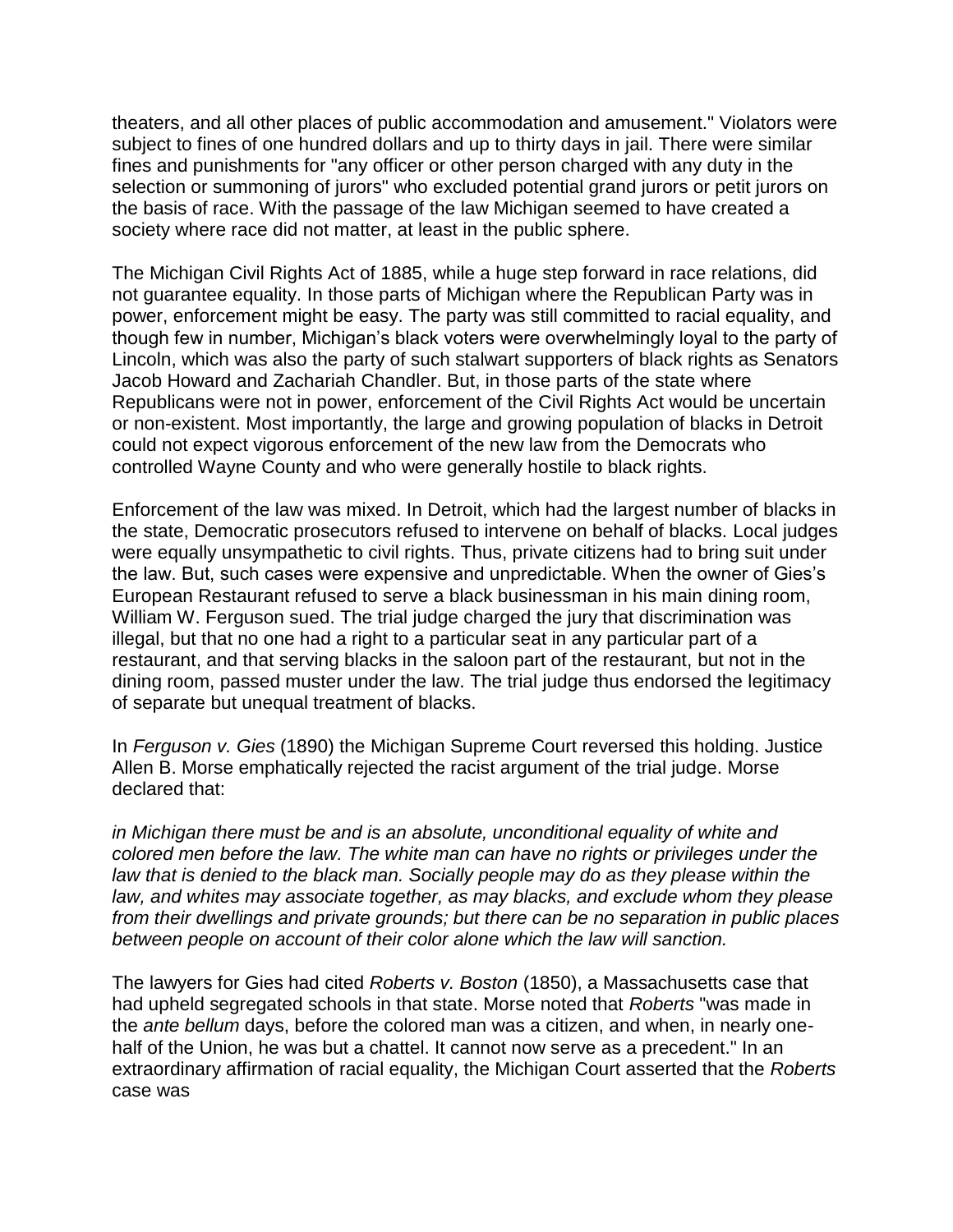*But a reminder of the injustice and prejudice of the time in which it was delivered. The negro [sic] is now, by the constitution of the United States, given full citizenship with the white man, and all the rights and privileges of citizenship attend him wherever he goes. Whatever right a white man has in a public place, the black man has also, because of such citizenship.*

Justice Morse declared that the Michigan Civil Rights Act of 1885,

*[E]xemplifies the changed feeling of our people towards the African race and places the colored man upon a perfect equality with all others, before the law in this state. Under it, no line can be drawn in the streets, public parks, or public buildings upon one side of which the black man must stop and stay, while the white man may enjoy the other side, or both sides, at his will and pleasure; nor can such a line of separation be drawn in any of the public places or conveyances in this act.*

Emphatically denouncing racism, Justice Morse declared that "any discrimination founded upon the race or color of the citizen is unjust and cruel, can have no sanction in the law of this state." Morse believed that this sort of discrimination, which could be found in other states, "taints justice." He then demolished the racist notion that God had made blacks inferior to whites. He argued that such ideas were founded on reasoning that "does not commend itself either to the heart or judgment." A Civil War veteran who had lost an arm storming Missionary Ridge as a member of the 16<sup>th</sup> Michigan, Justice Morse understood exactly what the purpose of the War had been, and he proudly and fearlessly declared that in Michigan equality was the law of the land.

In *Gies,* the Michigan Supreme Court offered one of the most emphatically egalitarian opinions of the century. The Court placed Michigan in the vanguard of offering legal protection for black civil rights. Unfortunately, the decision could only give Ferguson the right to a new trial, and not guarantee him a fair judgment. That was to be left to a jury, which on retrial awarded him only token damages. This outcome illustrates the gap between legal rights and the political realities of racism in Detroit, where juries were overwhelming white and made up of people, usually Democrats, unsympathetic to civil rights.

After *Gies,* Michigan continued to support equality with laws prohibiting discrimination in insurance, a reaffirmation of the right of people to marry who they wished, and in the 1930s and 1940s other laws that supported civil rights and fair employment. Race relations were hardly perfect in Michigan. Businessmen like Gies continued to discriminate and most blacks could not afford to sue to vindicate their rights.

There was always a gap between the law on the books and the reality of life in Michigan. But, as other states moved to Jim Crow laws – with the blessing of the U.S. Supreme Court – Michigan continued on its path as a beacon of liberty on the nation's northern frontier.

## *Housing and Justice after the Turn of the Century*